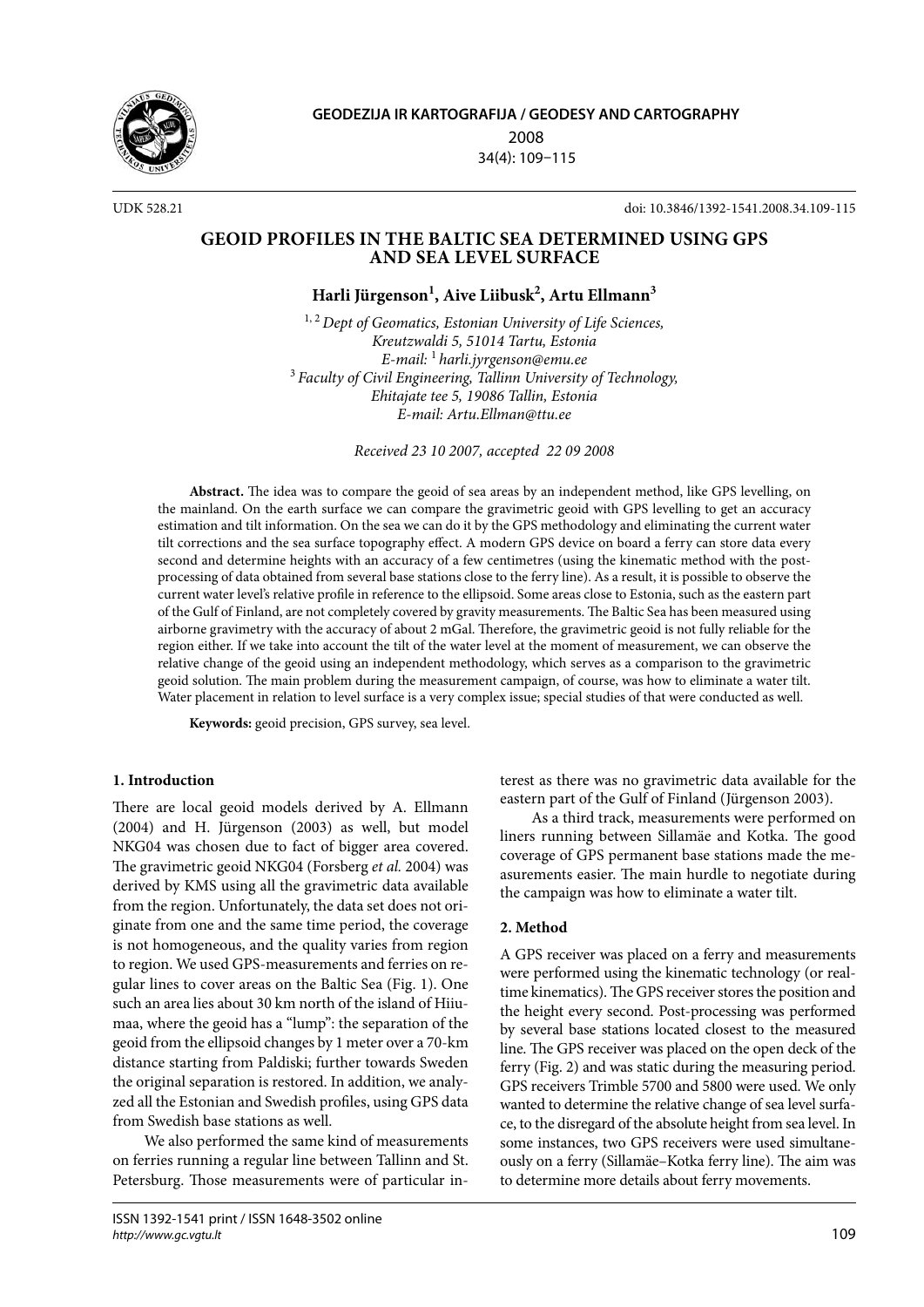

**Fig. 1.** Tracks measured using GPS on ferry. Background is Geoid Model NKG04; contour interval is 0.2 m (500.000 m corresponds to longitude 24°)



**Fig. 2.** GPS Trimble 5700 on board

During the measurements, the current water level heights were obtained from the closest tide gauges for water tilt estimation. After a comparison, the water tilt correction was added. The wave effect was eliminated using the trend line of real stored points. Usually, GPS data was stored every second, which was enough for a trend line. One second corresponds to a distance of about 8 m.

Estonian tide gauges provide water levels relative to the Baltic height system (BK77) and Finnish ones relative to the mean sea level. The mean sea level values from tide gauges were recalculated into the N60 height system to eliminate the land uplift effect. The formula presented by the Finnish Institute of Marine Research (http://www. fimr.fi) was used.

The Finnish N60 height system differs from the BK77 system by about 3 cm (Jürgenson, Kall 2004). Furthermore, Estonia's (northwest region's) height benchmarks have been affected by a relative land uplift of about 6 cm over 30 years. However, the Estonian tide gauges used in the campaign were mostly situated in a region with a similar extent of land uplift. Hence, all the water level heights (as well as the heights from Sweden) were computed to the Baltic height system BK77 before they were used (Ekman 1992).

The sea surface topography is small in the tested regions, about 4 cm between Tallinn and St. Petersburg and probably 10 cm between Paldiski and Stockholm (Ekman, Mäkinen 1996; Poutanen, Kakkuri 1999). As the measuring lines were mostly shorter, the topographic influence was considered insignificant and not taken into account here.

The accuracy of GPS measurements is a few cm depending on the actual atmospheric conditions, the number of satellites and the PDOP as well as the vector length (for example, 1 ppm makes 4 cm per 40 km). The number of satellites in particular was likely to pose problems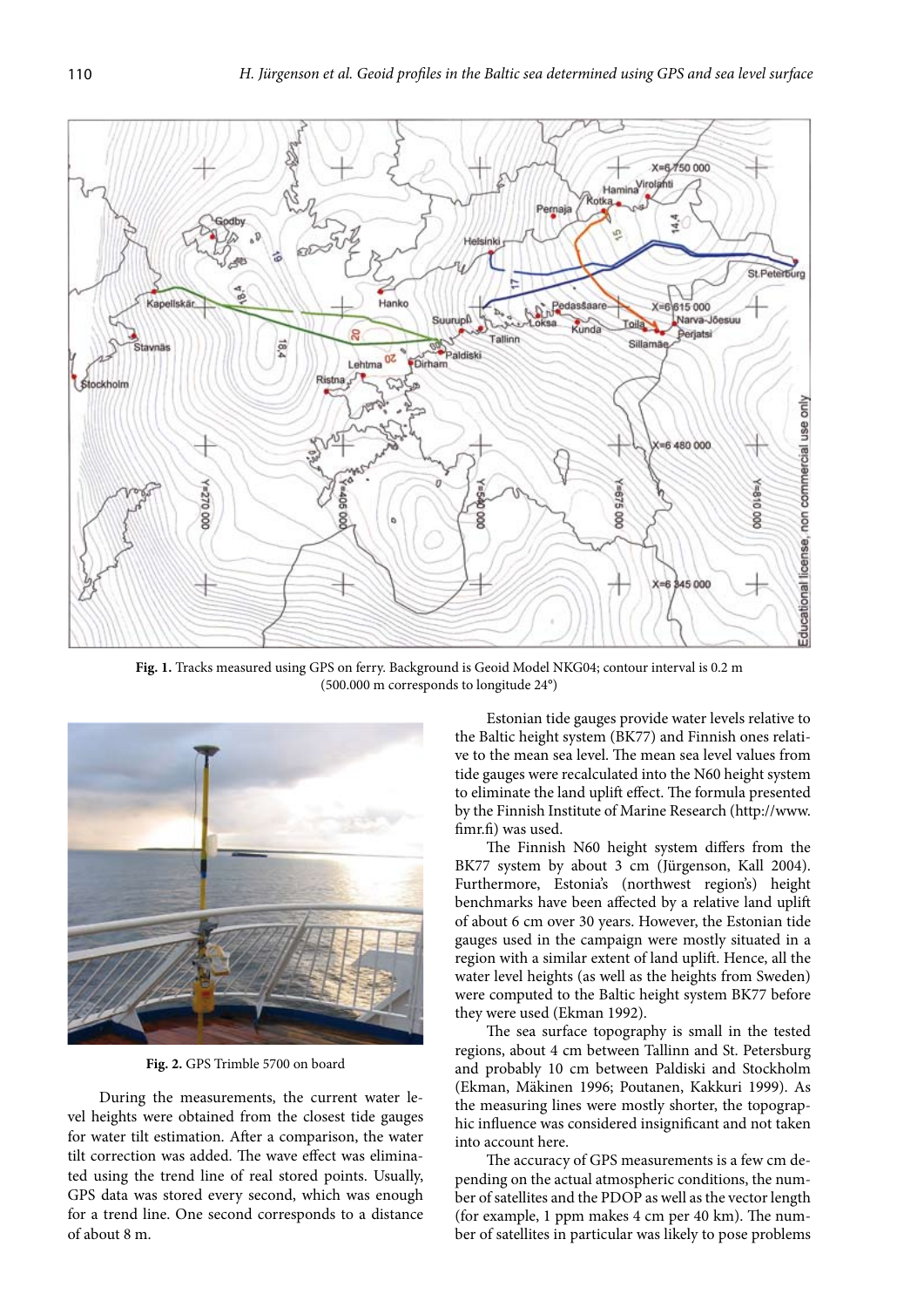due to the long distances from the base stations. Planning the timing of the measurements was difficult as we were dependent on the ferry schedules. Taking also into account the water tilt elimination problems, the determined level surface accuracy, according to our estimation, was 5–15 cm. Yet this method was for estimating the geoid; actual geoid changes are usually 10 times greater along the measuring profile. There was a special interest in areas for which gravimetric data were missing or had serious quality problems.

#### **3. Test measurements**

The first measurements took place on 29–30 June in 2004 between Paldiski and Kapellskär. The method was tested in areas of faster geoid changes. One of the areas lies about 30 km to the north of the island of Hiiumaa (North-West Estonia). The area is especially interesting because the geoid surface is placed a little higher compared to the surrounding area (Fig. 3). Continuous RTK measurements were performed on board ferries running the regular line between Paldiski, Estonia, and Kapellskär, Sweden. Two base stations were used for RTK (Dirhami and Tahkuna) in order to ensure that the baseline length does not exceed 35 km. A GSM connection was used to transmit RTK corrections. The westernmost part of the line was measured using the kinematic method with post-processing from the Hiiumaa base station. Ferry speed was 30 km/h, thus half the distance (70 km) was measured during less than 3 hours. The storing interval of the GPS measurements was 1 or 2 seconds. Trimble 5700 GPS devices were used. The RTK fixed solution was obtained during the measurements. Wind speed was mostly less than 6 km/h. The ferry's up-and-down movement was normally less than 20 cm (Fig. 4; the scale of the figure is a little distorted as only the east or north component was used).



**Fig. 3.** GPS measurement on ferry to determine relative geoid change. Background is the gravimetric geoid KG04 with a contour line interval of 0.2 m



**Fig. 4.** Typical up and down movement of the ferry. The vertical axis shows lines with a 10-cm interval and the horizontal axis shows km-s; the storing interval was 1 second



**Fig. 5.** Water level relative heights by kinematic GPS between 370 and 502 km along the East coordinate (500 km corresponds to longitude 24°)

The tide gauge data did not show any remarkable changes in water level during the measurements (less than 3 cm). However, that day's water level at the tide gauges of Ristna and Dirhami (Fig. 3) differed from the zero value by +3 and +17 cm respectively. This indicated that water was tilted by 14 cm between the tide gauges (over 80 km in the east-west direction). The Paldiski tide gauge provided a reading similar to that of Dirhami. Unfortunately, there were no more tide gauges available in the region. From the results, a smooth trend line was generated (Fig. 5) to eliminate local sea level change caused by wind effect.

The gravimetric geoid difference from Paldiski to the maximum point was 92 cm (Figs 3, 5), while the RTK GPS measurements showed a relative change of 77 cm (Fig. 5, the value was obtained from the trend line) along the same line.

If we take into account the tilt of the water level (about 8 cm per 50 km, Table 1), the results agree with about 8 cm accuracy:  $92 - 8 = 84$  cm,  $84 - 77 = 7$  cm. So, a comparison of the relative change of the gravimetric solution with that of the ferry GPS solution showed that

**Table 1.** Tide gauges at Ristna, Dirhami and Paldiski

| Station    | Time  | Water level BK77 (cm) |  |  |
|------------|-------|-----------------------|--|--|
| 29.06.2004 |       |                       |  |  |
| Ristna     | 08.00 | $+4$                  |  |  |
| Ristna     | 14.00 | $+1$                  |  |  |
| Ristna     | 20.00 | $+3$                  |  |  |
| Paldiski   | 08.00 | $+17$                 |  |  |
| Paldiski   | 20.00 | $+12$                 |  |  |
| Dirhami    | 08.00 | $+17$                 |  |  |
| Dirhami    | 20.00 | $+14$                 |  |  |
| 30.06.2004 |       |                       |  |  |
| Ristna     | 08.00 | $+3$                  |  |  |
| Ristna     | 14.00 | $+5$                  |  |  |
| Paldiski   | 08.00 | $+16$                 |  |  |
| Paldiski   | 20.00 | $+26$                 |  |  |
| Ristna     | 20.00 | $+5$                  |  |  |
| Dirhami    | 08.00 | $+17$                 |  |  |
| Dirhami    | 20.00 | $+23$                 |  |  |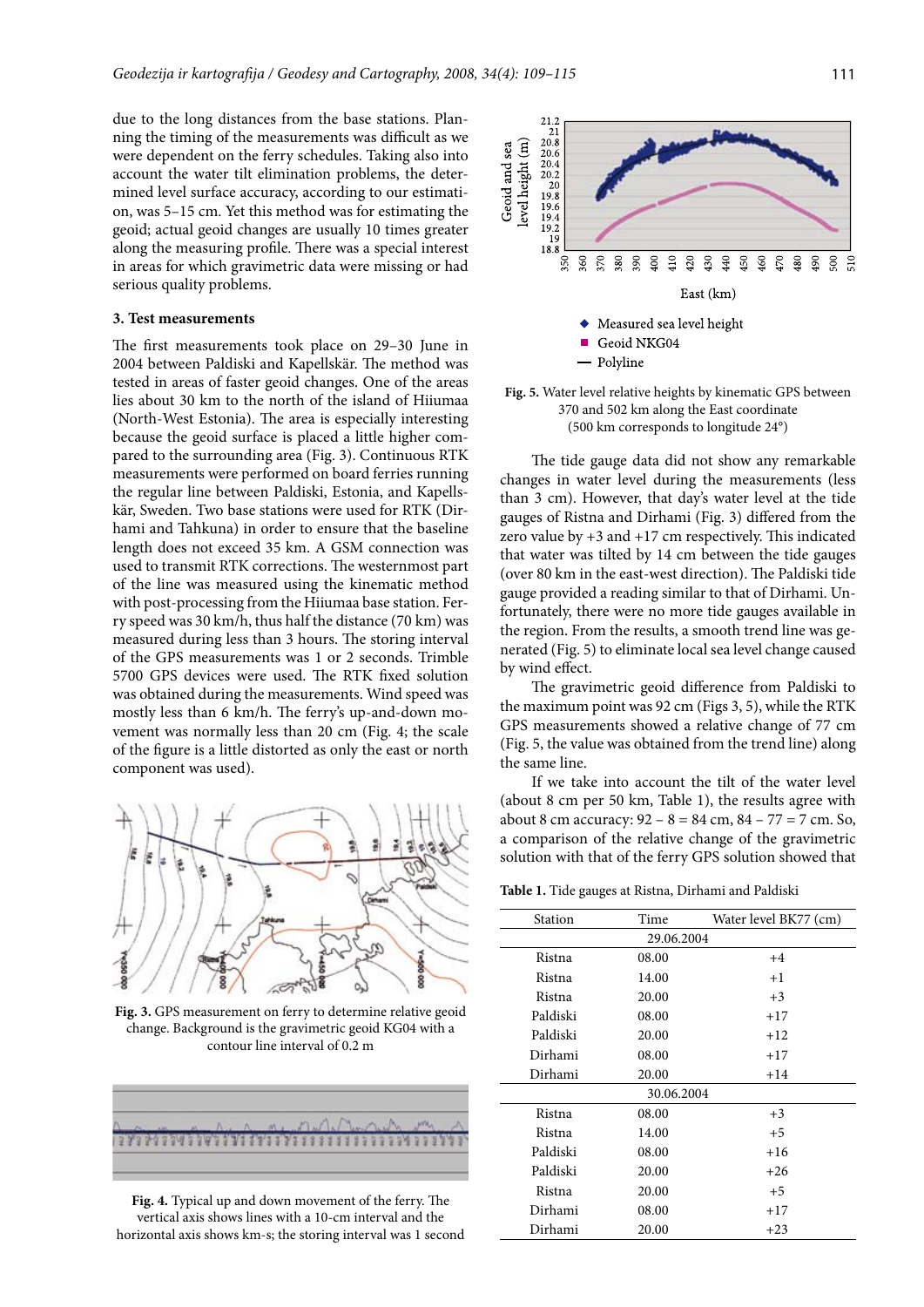the preliminary results fell within a 7-cm accuracy range for the eastern part of the test line.

The western part of the line (360–430 km in the east-west direction) was measured during the next night using kinematic measurement with post-processing and RTK data from the Tahkuna base station (Fig. 3). Similarly, the western part shows a clearly negative trend until East Coordinate 367 km, as does the gravimetric geoid (Fig. 5). In the western part, the water difference measured with GPS was 1,08 m. If we subtract the water tilt correction 8 cm, we get 1 m for the water profile difference. The tilt-corrected water (sea) level change agrees with the NKG04 within the range of 10 cm.

#### **4. Repeated measurements between Paldiski and Kappelskär**

To improve reliability, the measurements were repeated on 6–7 November 2004. The entire distance from Paldiski to Sweden (Fig. 1) was measured using kinematic GPS. Only the kinematic method with post-processing was used. A base station was established in the north of Hiiumaa (Lehtma, Fig. 1). Additionally, data from a second base station at Hanko was used for a higher reliability. Fig. 6 presents the same profile as Fig. 5. Unfortunately, at that time the western part of the distance was measured under a stronger wind. The water level was even more stable than the first time; the western part of the profile was about 10 cm lower; consequently, the water tilt was about 10 cm per 130 km (Table 2).

The results are about the same as those obtained in the first round of measurements. From Paldiski to the maximum of the gravimetric geoid the water level height increased by 84 cm and the tilt-corrected water level height changed by 94 cm (the correction applied + 4 cm for 60 km), yielding a difference of 10 cm (Table 2). As well, the western part fell within the range of 12 cm, in spite of the stronger wind.

On the return trip, the ferry followed a slightly different route (Fig. 1, northern line). Therefore the gravimetric geoid heights are slightly different. The results are presented in Fig. 7. Nevertheless, we can recognize a clearly similar profile for both the gravimetric geoid and





**Table 2.** Tide gauge data from some stations in Estonia and Sweden (6–7 November 2004)

| Station    | Time       | Water level BK77 (cm) |  |  |
|------------|------------|-----------------------|--|--|
|            | 06.11.2004 |                       |  |  |
| Ristna     | 08.00      | $-1$                  |  |  |
| Ristna     | 14.00      | $-1$                  |  |  |
| Ristna     | 20.00      | $+2$                  |  |  |
| Lehtma     | 08.00      | $+7$                  |  |  |
| Lehtma     | 14.00      | $\Omega$              |  |  |
| Lehtma     | 21.00      | $+5$                  |  |  |
| Dirhami    | 08.00      | $+7$                  |  |  |
| Dirhami    | 20.00      | $+4$                  |  |  |
| Paldiski   | 08.00      | $+12$                 |  |  |
| Paldiski   | 20.00      | $+4$                  |  |  |
| Stockholm  | 14.00      | $\Omega$              |  |  |
| Stockholm  | 18.00      | $+3$                  |  |  |
| Stockholm  | 20.00      | $+2$                  |  |  |
| Stockholm  | 23.00      | $-1$                  |  |  |
| Marviken   | 14.00      | $-5$                  |  |  |
| Marviken   | 18.00      | $-3$                  |  |  |
| Marviken   | 20.00      | $\Omega$              |  |  |
| Marviken   | 23.00      | $-4$                  |  |  |
| 07.11.2004 |            |                       |  |  |
| Ristna     | 08.00      | $-1$                  |  |  |
| Lehtma     | 01.00      | $\boldsymbol{0}$      |  |  |
| Lehtma     | 07.00      | $+7$                  |  |  |
| Dirhami    | 08.00      | $+5$                  |  |  |
| Paldiski   | 08.00      | $+5$                  |  |  |
| Stockholm  | 00.00      | $-5$                  |  |  |
| Stockholm  | 01.00      | $-3$                  |  |  |
| Stockholm  | 03.00      | $-8$                  |  |  |
| Stockholm  | 05.00      | $-7$                  |  |  |
| Stockholm  | 07.00      | $-7$                  |  |  |
| Stockholm  | 08.00      | $-7$                  |  |  |
| Marviken   | 00.00      | $-6$                  |  |  |
| Marviken   | 01.00      | $-6$                  |  |  |
| Marviken   | 03.00      | $-10$                 |  |  |
| Marviken   | 05.00      | $-7$                  |  |  |
| Marviken   | 07.00      | $-4$                  |  |  |
| Marviken   | 08.00      | $-5$                  |  |  |



**Fig. 7.** The measured profile of the northern route, from Sweden to Estonia (Fig. 1), 7 Nov. 2006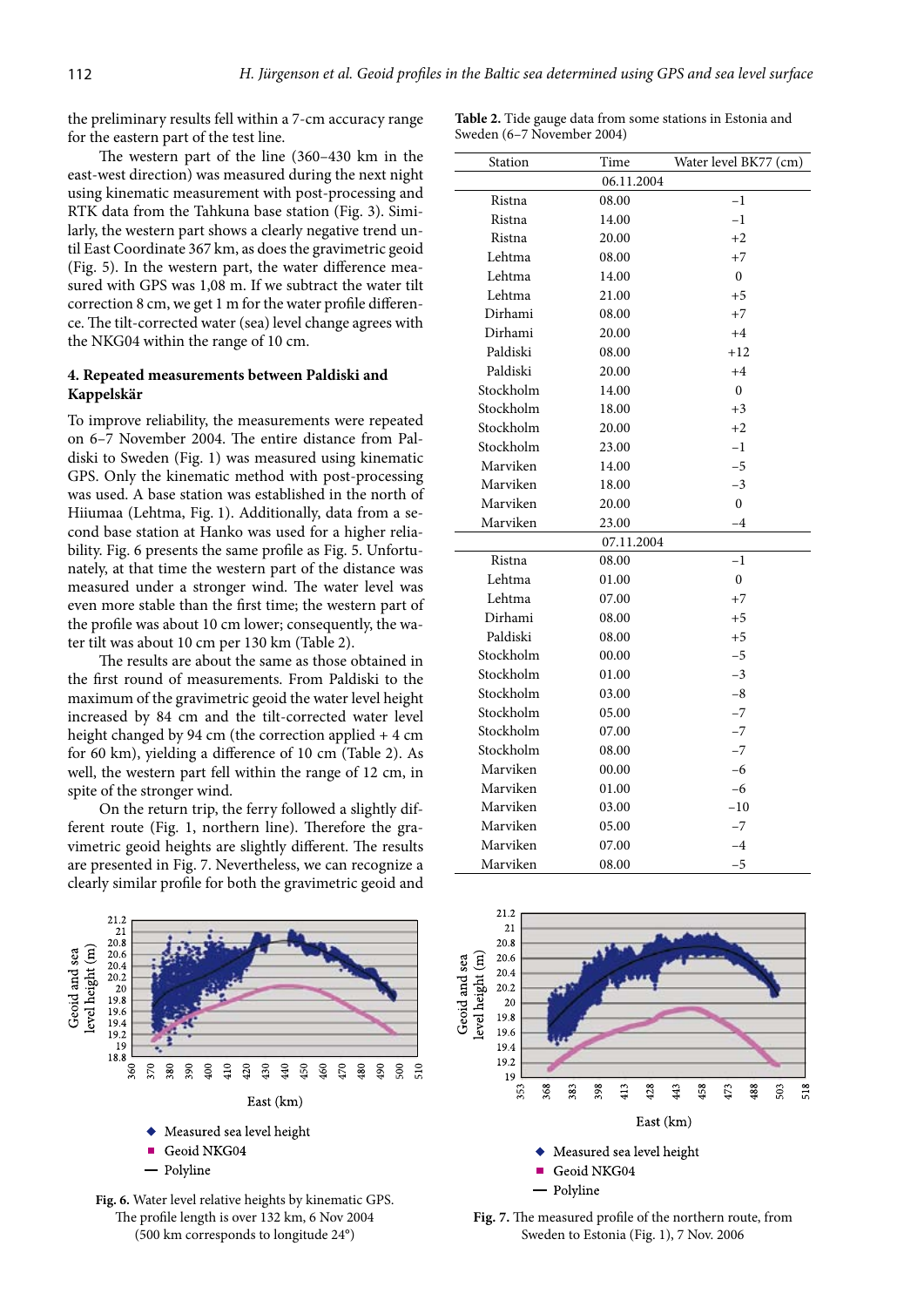the measured water level. As appears from the tide gauge data, the water level was virtually untilted (Table 2) during the measurements.

#### **5. Profile in the middle of the Baltic Sea**

Fig. 1 presents the measured lines between Paldiski and Kapellskär. The aim was to follow a geoid low situated south of Marinehamn. Again, a regular ferry liner was used. The results are presented in Figs 8, 9.



Geoid NKG04

Polyline

**Fig. 8.** Water level relative heights by kinematic GPS, 6 Nov 2004 (300 km corresponds to longitude ~20,5°)



- Polyline

**Fig. 9.** Water level relative heights by kinematic GPS, 7 Nov 2004 (300 km corresponds to longitude  $\sim$ 20,5°)

Additionally, data from the base stations at Godby and Stavsnas was used for post-processing. The stations are a part of the RTK network in Finland and Sweden, respectively. As well, tide gauge data from Stockholm and Marviken was used (Table 2). All the tide gauge data were converted to the Baltic height system (Morozova 2005). As the water was almost untilted during the measurements (Table 2), we did not apply any water tilt correction. The changes in the geoid and the measured water profile coincide within the range of 10 cm (Figs 8, 9, southern and northern route, respectively (Morozova 2005).

## **6. Measurements between Tallinn, Estonia, and St. Petersburg, Russia, on 13–14 Dec 2004**

Fig. 1 presents the measured lines between Tallinn–St. Petersburg-Helsinki. Regular ferry liners were used. The results are presented in Fig. 10.



**Fig. 10.** Water level relative heights by kinematic GPS between Tallinn and St. Petersburg, 13 Dec 2004 (700 km corresponds to longitude ~27.5°)

**Table 3.** Tide gauge data from some Estonian and Russian stations (13 and 14 Dec. 2004)

| Station        | Time  | Water level BK77 (cm) |  |  |
|----------------|-------|-----------------------|--|--|
| 13.12.2004     |       |                       |  |  |
| Loksa          | 20.00 | $+17$                 |  |  |
| Kunda          | 20.00 | $+19$                 |  |  |
| Toila          | 20.00 | $+22$                 |  |  |
| Narva-Jõesuu   | 20.00 | $+21$                 |  |  |
| St. Petersburg | 20.00 | $+35$                 |  |  |
| 14.12.2004     |       |                       |  |  |
| Loksa          | 08.00 | $+21$                 |  |  |
| Kunda          | 08.00 | $+21$                 |  |  |
| Toila          | 08.00 | $+24$                 |  |  |
| Narva-Jõesuu   | 08.00 | $+24$                 |  |  |
| St. Petersburg | 08.00 | $+44$                 |  |  |

Base stations at Pedassaare and Virolahti were used for post-processing. The Virolahti base station is a part of the Finnish RTK network.

Tide gauge data from Hamina, St. Petersburg, Toila, Kunda, Loksa and Narva-Jõesuu was used (Table 3). The tide gauge data was converted to the Baltic height system. The weather was fairly quiet during the campaign. Ferry up-and-down movements did not exceed 15 cm.

The water level difference between Narva-Jõesuu and St. Petersburg was 20 cm (24 and 44 cm respectively) (Table 3). This means that 700 km toward the east water was higher, which is also observable in Fig. 10.

The geoid and GPS determined water profiles coincide after water tilt correction (which was not applied in the figures).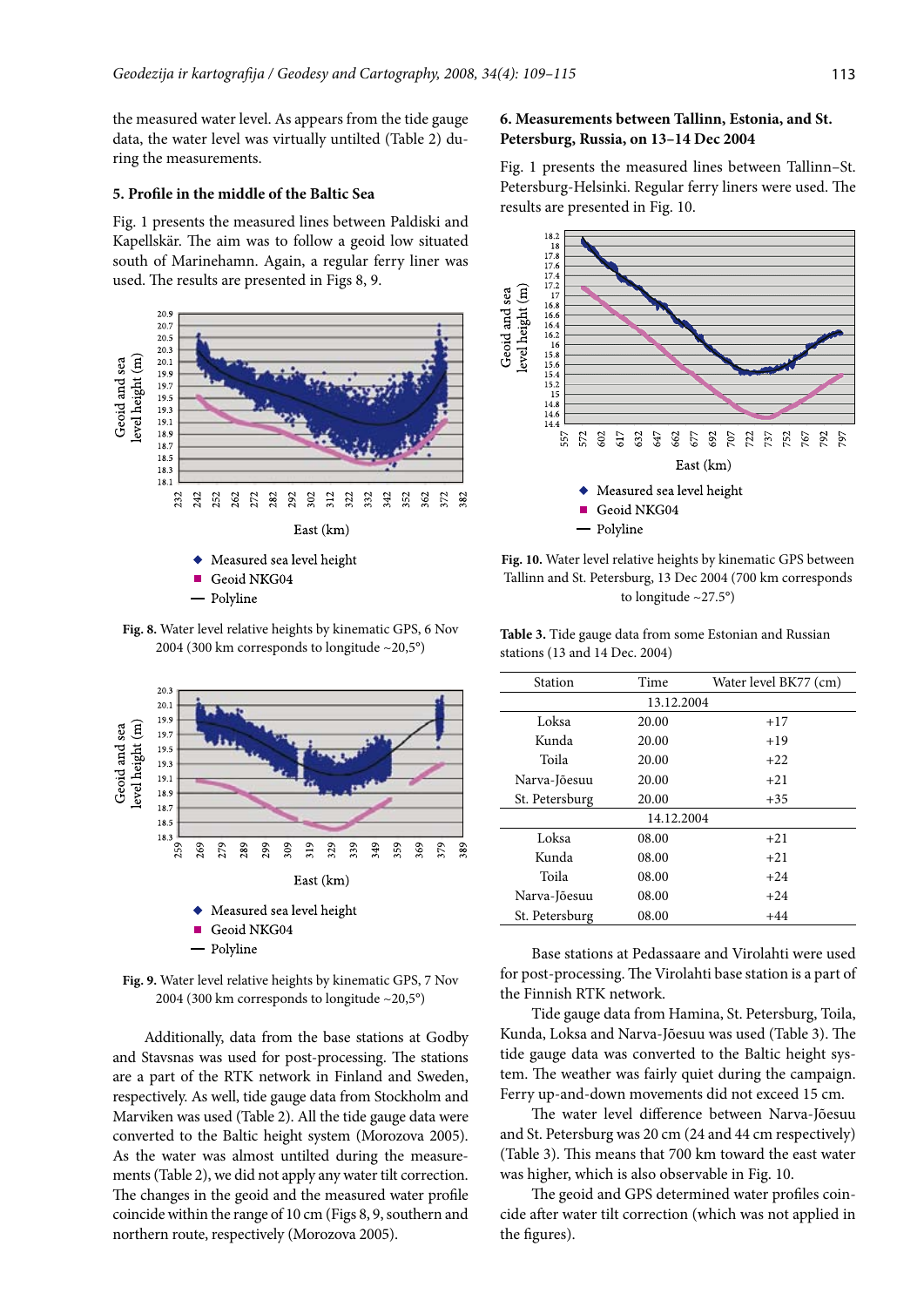## **7. Measurements between Estonia and Finland on 16 and 18 May 2006**

The measurement track between Sillamäe and Kotka is presented in Fig. 1. Two GPS-receivers set up on board a ferry were used for the measurements (Trimble R8 and Trimble 5800). The receivers were placed on the right and left boards of the ferry. The use of two receivers simultaneously allowed a more precise comparison and estimation of the measurement results.

Data from the Pernaja GPS base station and from the base station situated at Toila were used in post-processing. The southern part of the route was post-processed using data from the Toila base station and the northern part using those from Pernaja (Fig. 1).

Tide gauge data were collected from Hamina and Helsinki in Finland and from Toila, Narva-Jõesuu and Kunda in Estonia. As the tide gauge data varied very little, by a maximum of 5 cm, during the measurements, no water tilt corrections were added to the GPS measurement results.

Fig. 11 presents the chart of the Kotka–Sillamäe track. To improve the readability of the chart, 17 m was subtracted from the heights measured with the Trimble 5800 receiver and 17.5 m from those measured with the R8 receiver.

As the bulk of the Sillamäe–Kotka ferry line runs almost parallel to geoid NKG04 contours (Fig. 1), the height change is not so drastic; nevertheless, it follows



- Polylines

**Fig. 11.** Water level relative heights by kinematic GPS between Sillamäe and Kotka, 18 May 2006. (6655 km corresponds to latitude ~60°) (the scale is slightly distorted as only the north component is used)

the same trend as in all the earlier measurements. The gap in the data in Fig. 11 is due to the kinematic data processing software ambiguity solutions yielding no solution in the middle of the Gulf of Finland.

The data (heights) from the two GPS receivers used on the ferry show identical sharp protrusions, which invite a conclusion that they have to do with sea surface peculiarities or external disturbances in these particular areas rather than with GPS measurement errors. The protrusions were observed in exactly the same places irrespective of whether the ferry was bound for Estonia or Finland. The sharp changes in height (10–40 cm) occurred over short distances (1–6 km).

As mentioned before, we can usually see a shortperiod (about 4 km) change in the water profile. Fig. 12 shows a temporary change of 10 cm over 4 km. It seems that such low data result from an unequal placement of sea water. Probably, the main factor for short-distance anomalies in water placement is the wind. It cannot be air pressure, since the changes occur over a very short distance (about 5 km).

## **8. Conclusion**

Some water level profiles were measured on the sea using GPS kinematic method. The water tilt effect was eliminated inasmuch as possible using different tide gauge data. The GPS measurements yielded results with the accuracy of a few cm; the regional water tilt effect could not be completely removed. However, the results showed the measured profiles to be similar to those of Geoid Model NKG04 within the bounds of 7–15 cm. Consequently, we did not discover any big or remarkable differences between the measured sea level surface and the NKG04, even in areas for which gravity data were of low quality or missing altogether.

#### **9. Acknowledgment**

We are grateful to the companies Geotrim OY in Finland and SWEPOS in Sweden and to the Estonian Science Foundation, who financed the research under Grant 5731. The third author is supported by the European Union Structural Funds, Project No. 1.0101-0335.

### **References**

Ekman, M. 1992. *Postglacial rebound and sea level phenomena with special reference to Fennoskandia and the Balitic Sea*. Nordic Geodetic Commission 3rd research school, Espoo, Finland.



**Fig. 12.** A depression in the water profile, length about 4 km (the example is from a Swedish profile)